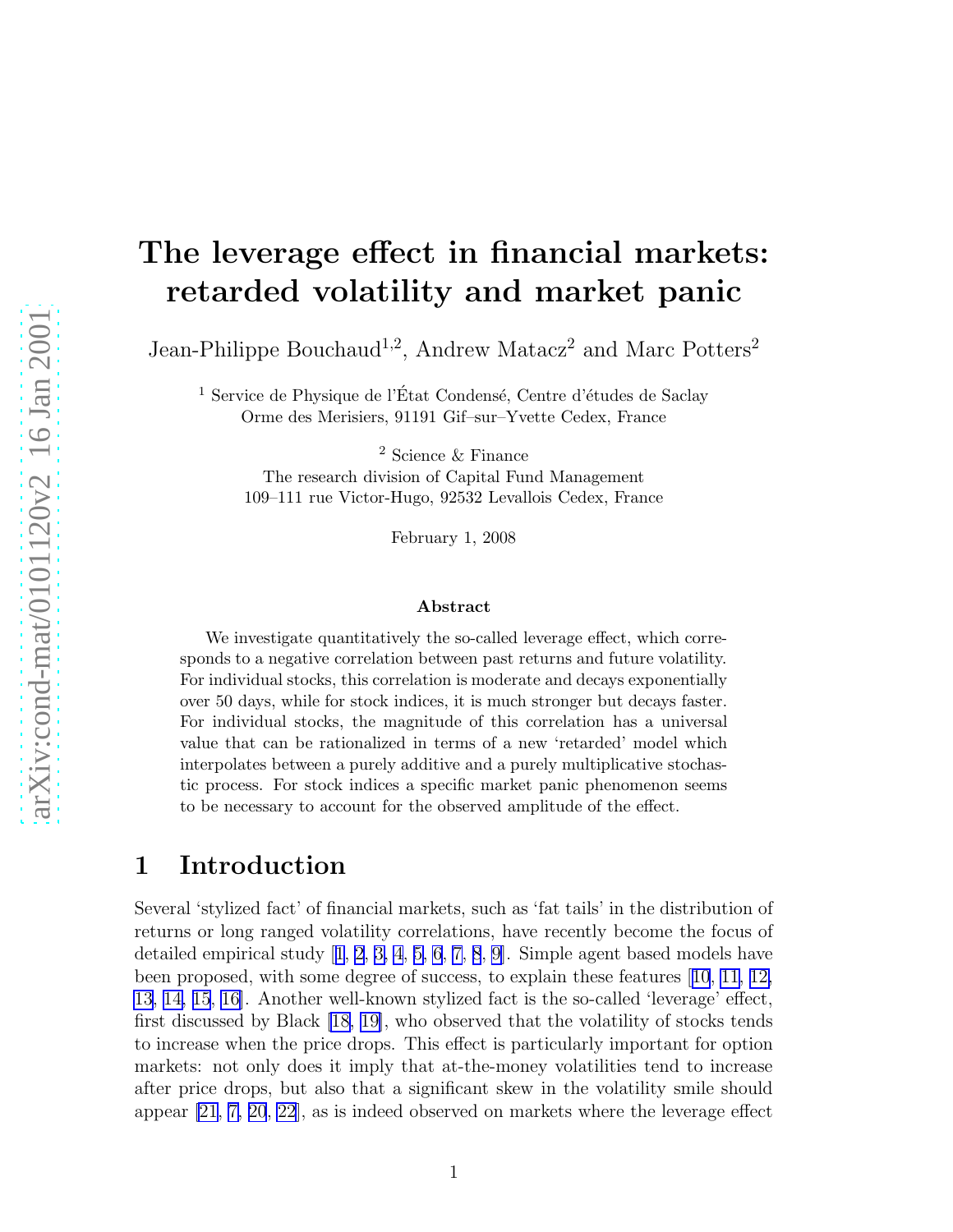<span id="page-1-0"></span>is strong. This skew reflects the fact that a negative volatility-return correlation induces a negative skew in the distribution of price returns themselves[[21, 20\]](#page-10-0).

Although widely discussed in the economic and econometric literature [\[3,](#page-9-0) [17](#page-10-0)], the leverage effect (or volatility-return correlation) has been less systematically investigated than the volatility clustering effect (volatility-volatility correlation). For example, one would like to know if the volatility-return correlation shows a long term dependence similar to that observed on the volatility-volatility correlation. Although various single correlation coefficients quantifying the leverage effecthave been measured and discussed within GARCH models  $[3, 17]$  $[3, 17]$  $[3, 17]$  $[3, 17]$ , the full temporal structure of this correlation has not been quantitatively investigated. The economic interpretation of this leverage effect is furthermore still controversial; a recent survey of the different models can be found in [\[17\]](#page-10-0). Even the causality of the effect is debated [\[17](#page-10-0)]: is the volatility increase induced by the price drop or conversely do prices tend to drop after a volatility increase?

In the present paper, we report some empirical study of this leverage effect both for individual stocks and for stock indices. We find unambiguously that correlations are between future volatilities and past price changes. For both stocks and stock indices, the volatility-return correlation is short ranged, with however a different decay time for stock indices (around 10 days) and for individual stocks (around 50 days). The amplitude of the correlation is also different, and is much stronger for indices than for stocks. We then argue that the leverage effect for stocks can be interpreted within a simple retarded model, where the absolute amplitude of price changes does not follow the price level instantaneously (as is assumed in most models of price changes, such as the geometric Brownian motion). Rather, absolute price changes are related to an average level of the past price. This reflects the lag with which market operators change their behavior (order volumes, bid-ask spreads, transaction costs, etc.) when the price evolves: the proportionality between absolute price changes and the level of the price itself is only ensured on the long run. We then show that this model does not represent adequately the leverage effect for stock indices, which seems to reflect a 'panic'-like effect, whereby large price drops of the market as a whole triggers a significant increase of activity.

#### 2 Empirical results

We will call  $S_i(t)$  the price of stock i at time t, and  $\delta S_i(t)$  the (absolute) daily price change:  $\delta S_i(t) = S_i(t+1) - S_i(t)$ . The relative price change will be denoted as  $\delta x_i(t) = \delta S_i(t)/S_i(t)$ . The leverage correlation function which naturally appears in the calculation of the skewness of the distribution of price changes over a horizon  $T$  is [\[20](#page-10-0)]:

$$
\mathcal{L}_i(\tau) = \frac{1}{Z} \left\langle \left[ \delta x_i(t+\tau) \right]^2 \delta x_i(t) \right\rangle, \tag{1}
$$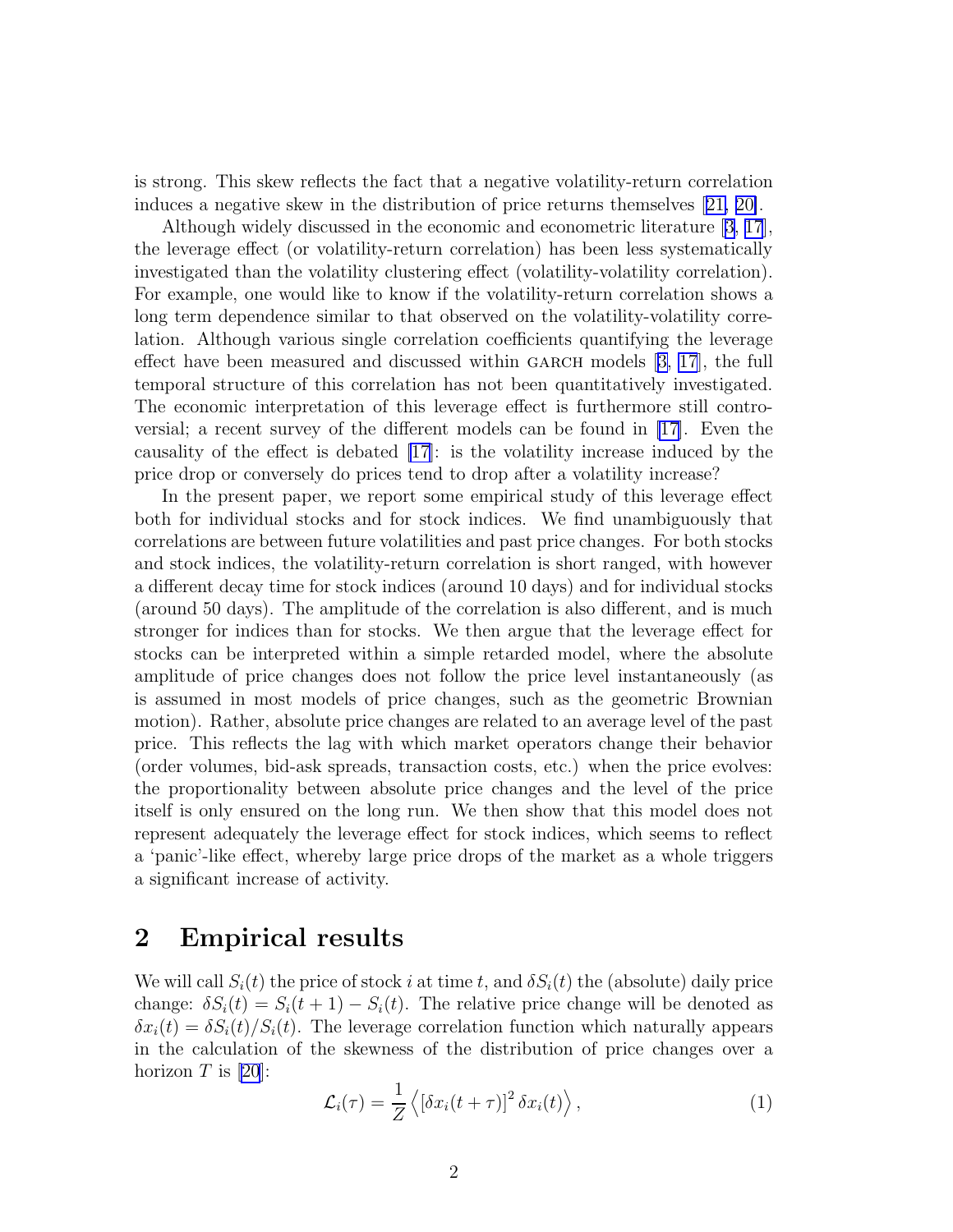

Figure 1: Return-Volatility correlation for individual stocks. Data points are the empirical correlation averaged over 437 US stocks, the error bars are two sigma errors bars estimated from the inter-stock variability. The full line shows an exponential fit (Eq. [\(3\)](#page-3-0)) with  $A<sub>S</sub> = 1.9$  and  $T<sub>S</sub> = 69$  days. Note that  $\mathcal{L}(\tau = 0)$  is not far from −2, as our retarded model predicts.

which measures the correlation between price change at time t and a measure of the square volatility at time  $t + \tau$ . The coefficient Z is a normalization that we have chosen to be:

$$
Z = \left\langle \delta x_i(t)^2 \right\rangle^2 \tag{2}
$$

for reasons that will become clear below. (Note that since  $\delta x$  is dimensionless,  $\mathcal{L}_i(\tau)$  is also dimensionless, despite this apparent lack of homogeneity between the numerator and denominator.)

In the following, we will consider  $\tau \geq 1$ . Negative values of  $\tau$  lead to very small values of the correlation function, indistinguishable from noise. In other words, the correlation exists between future volatilities and past price changes; conversely, volatility changes do not convey any useful information on future price changes.

We have analyzed a set of 437 US stocks, constituent of the S&P 500 index and a set of 7 major international stock indices. Our dataset consisted of daily data ranging from Jan. 1990 to May 2000 for stocks and from Jan. 1990 to Oct. 2000 for indices. We have computed  $\mathcal{L}_i$  both for individual stocks and stock indices. The raw results were rather noisy. We have therefore assumed that individual stocks behave similarly and averaged  $\mathcal{L}_i$  over the 437 different stocks in our dataset to give  $\overline{\mathcal{L}_S}$ , and over 7 different indices (from the US, Europe and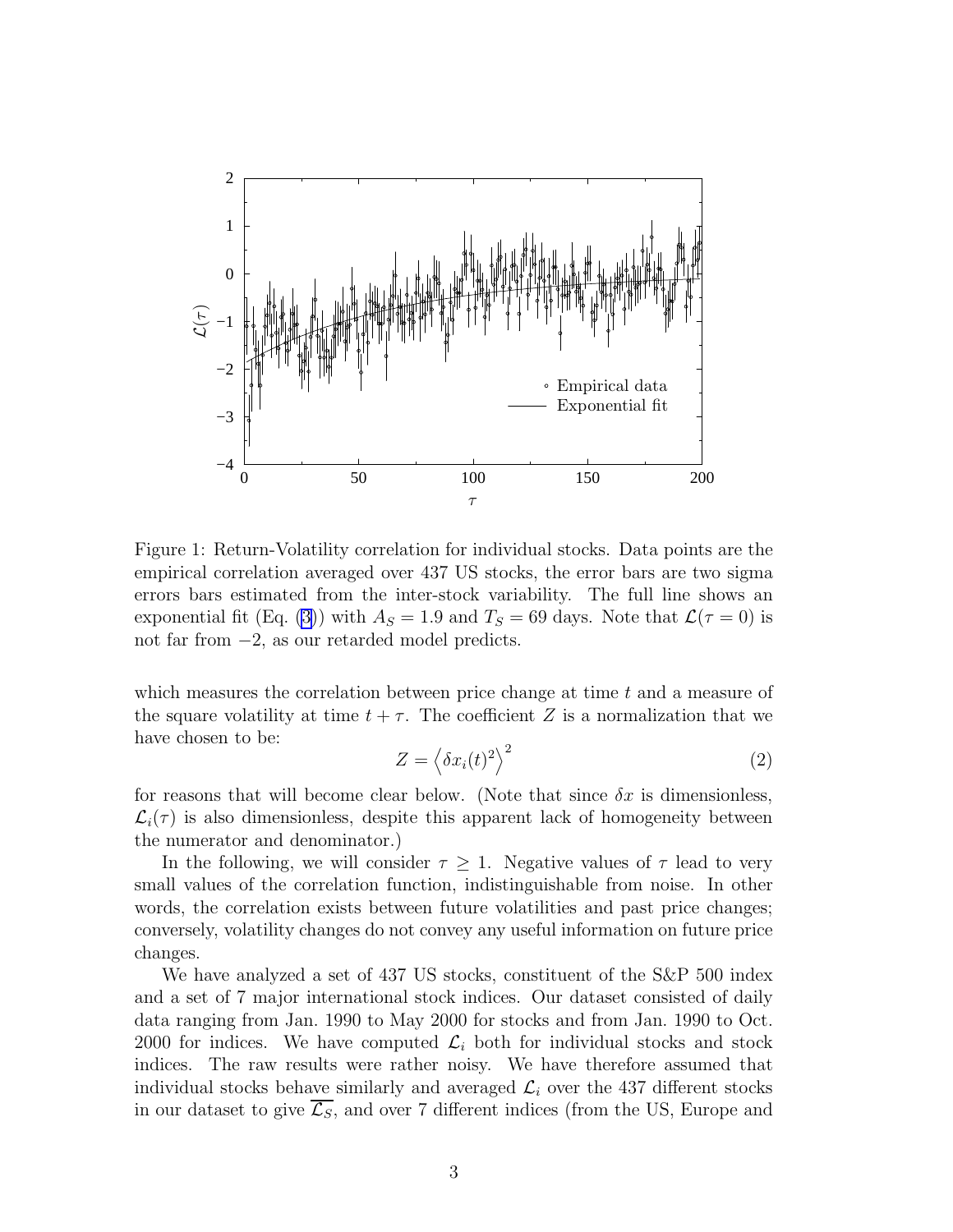<span id="page-3-0"></span>

Figure 2: Return-Volatility correlation for stock indices. Data points are the empirical correlation averaged over 7 major stock indices, the error bars are two sigma errors bars estimated from the inter-index variability. The full line shows an exponential fit (Eq. (3)) with  $A_I = 18$  and  $T_I = 9.3$  days.

Asia), to give  $\overline{\mathcal{L}_I}$ . The results are given in Fig. 1 and Fig. 2 respectively. As can be seen from these figures, both  $\overline{\mathcal{L}_S}$  and  $\overline{\mathcal{L}_I}$  are clearly negative: price drops increase the volatility – this is the so-called leverage effect. These correlation functions can rather well be fitted by *single* exponentials:

$$
\overline{\mathcal{L}_{S,I}}(\tau) = -A_{S,I} \exp\left(-\frac{\tau}{T_{S,I}}\right). \tag{3}
$$

For US stocks, we find  $A_S = 1.9$  and  $T_S \simeq 69$  days, whereas for indices the amplitude  $A_I$  is significantly larger,  $A_I = 18$  and the decay time shorter:  $T_I \simeq 9$ days. This exponential decay should be contrasted with the very slow, power-law like decay of the volatility correlation function, which cannot be characterized by aunique decay time  $[2, 4, 5, 6, 7, 8, 9]$  $[2, 4, 5, 6, 7, 8, 9]$  $[2, 4, 5, 6, 7, 8, 9]$ . Therefore, a new time scale seems to be present in financial markets, intermediate between the very high frequency time scale seen on the correlation function of returns (several minutes) and the very low frequency time scales appearing in the volatility correlation function.

#### 3 A retarded model

Traditional models of asset fluctuations postulate that price changes are proportional to prices themselves. The price increment is therefore written as:

$$
\delta S_i(t) = S_i(t) \sigma_i \epsilon(t), \tag{4}
$$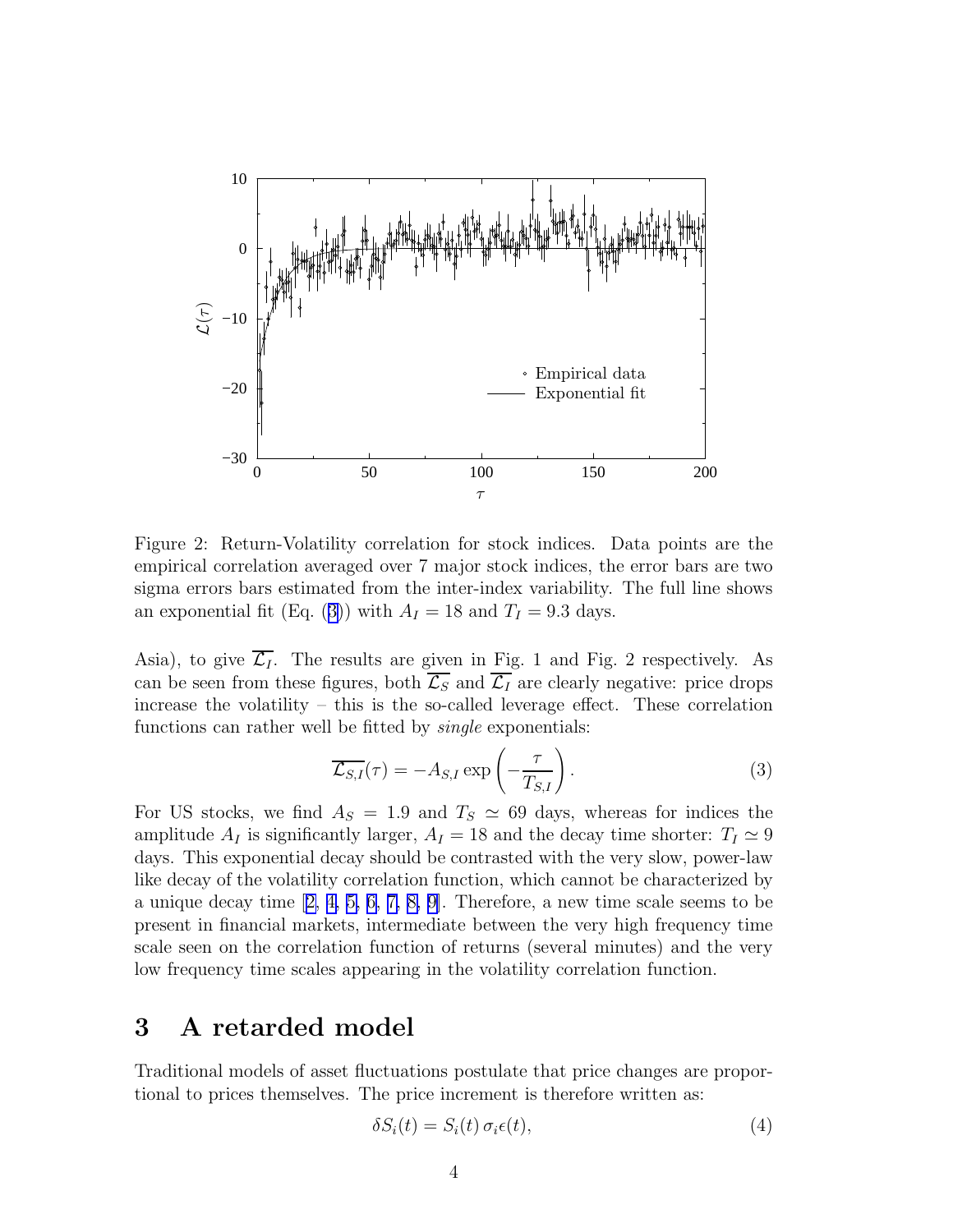<span id="page-4-0"></span>where  $\sigma_i$  is the volatility and  $\epsilon$  a random variable with zero mean and unit variance, independent of all past history[[23\]](#page-10-0). Eq.([4\)](#page-3-0) means that price increments are at any time proportional to the current value of the price. Although it is true that on the long run, price increments tend to be proportional to prices themselves, this is not reasonable on short time scales. Locally, prices evolve in discrete steps (ticks), following buy or sell orders that can only be expressed an integer number of contracts. The mechanisms leading to price changes are therefore not expected to vary continuously as prices evolve, but rather to adapt only progressively if prices are seen to rise (or decrease) significantly over a certain time window. The model we propose to describe this lagged response to price changes is to replace  $S_i$  in Eq. [\(4](#page-3-0)) by a moving average  $S_i^R$  over a certain time window. More precisely, we write:

$$
\delta S_i(t) = S_i^R(t) \sigma_i \epsilon, \qquad S_i^R(t) = \sum_{\tau=0}^{\infty} \mathcal{K}(\tau) S_i(t - \tau), \tag{5}
$$

where  $\mathcal{K}(\tau)$  is a certain averaging kernel, normalized to one:

$$
\sum_{\tau=0}^{\infty} \mathcal{K}(\tau) \equiv 1.
$$
 (6)

For example, an exponential moving average corresponds to  $\mathcal{K}(\tau) = (1 - \alpha)\alpha^{\tau}$ ,  $(\alpha < 1)$ . It will be more congenial to rewrite  $S_i^R$  as:

$$
S_i^R(t) = \sum_{\tau=0}^{\infty} \mathcal{K}(\tau) \left[ S_i(t) - \sum_{\tau'=1}^{\tau} \delta S_i(t - \tau') \right] = S_i(t) - \sum_{\tau'=1}^{\infty} \overline{\mathcal{K}}(\tau') \delta S_i(t - \tau'), \quad (7)
$$

where  $\mathcal{K}(\tau)$  is the (discrete) integral of  $\mathcal{K}(\tau)$ :

$$
\overline{\mathcal{K}}(\tau) = \sum_{\tau' = \tau}^{\infty} \mathcal{K}(\tau'). \tag{8}
$$

Note that from the normalization of  $\mathcal{K}(\tau)$ , one has  $\overline{\mathcal{K}}(0) = 1$ , independently of the specific shape of  $\mathcal{K}(\tau)$ . This will turn out to be crucial in the following discussion.

For the exponential model, one finds  $\overline{\mathcal{K}}(\tau) = \alpha^{\tau}$ . The limit  $\alpha \to 1$  corresponds to the case where  $S_i^R(t)$  is a constant, and therefore Eq. (5) corresponds to an *additive* model. The other limit  $\alpha \to 0$  (infinitely small averaging time window) leads to  $S_i^R(t) \equiv S_i(t)$  and corresponds to a purely *multiplicative* model. An value of  $\alpha$  close to one,  $\alpha = 1 - \epsilon$  corresponds to an additive model on short time scales (≪ $T = e^{-1}$ ) and to a multiplicative model for long time scales ( $\gg$  T) [[7\]](#page-10-0). A formulation of this model in terms of product of random matrices is given in the Appendix.

In the following, we will assume that the relative difference between  $S_i$  and  $S_i^R$  is small. This is the case when:

$$
\eta = \sigma \sqrt{\sum_{\tau'=1}^{\infty} \overline{\mathcal{K}}^2(\tau')} \ll 1
$$
\n(9)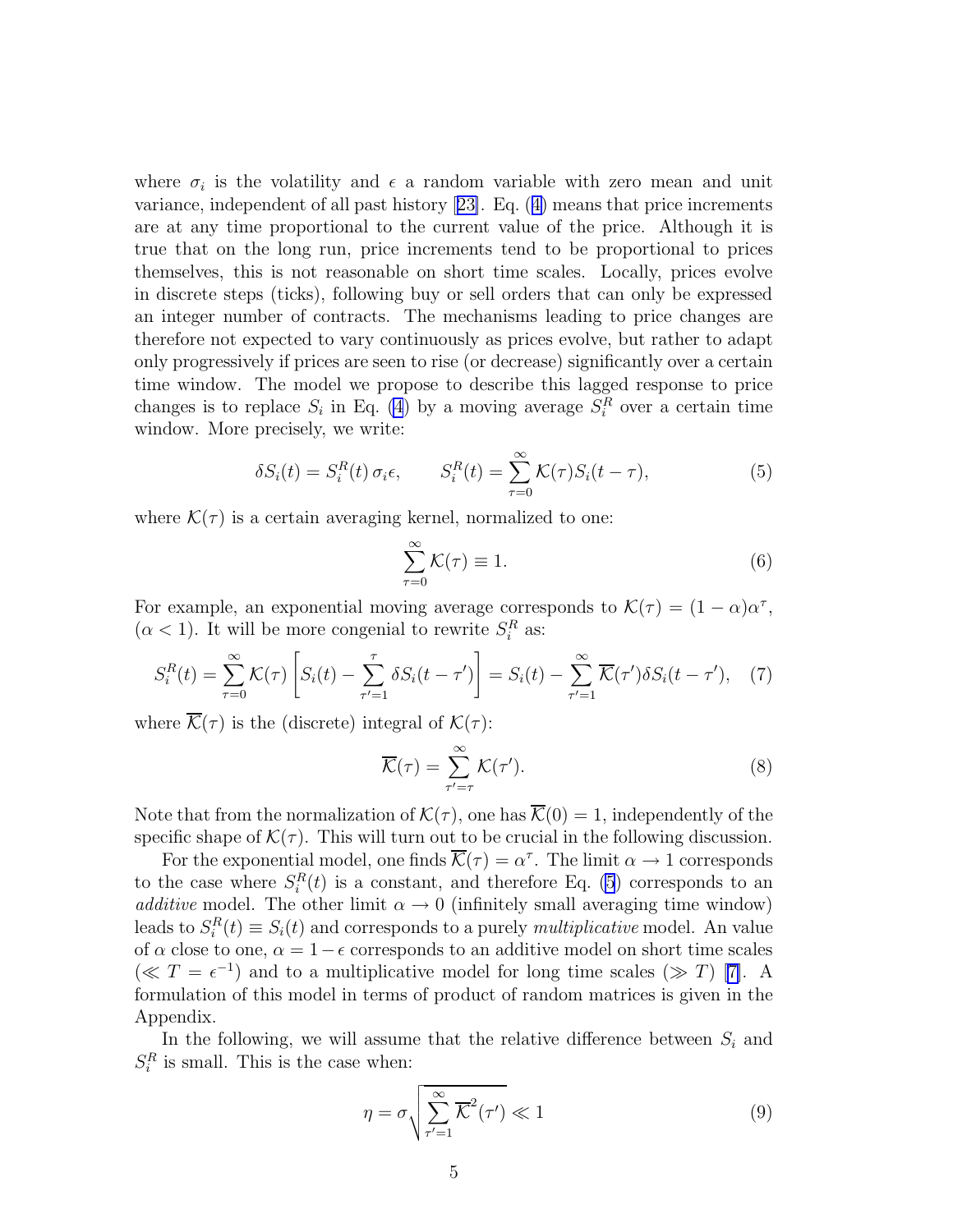For the exponential model, this is equivalent to  $\sigma\sqrt{T/2} \ll 1$ . In other words,  $\eta \ll 1$  means that the averaging takes place on a time scale such that the relative changes of price are not too large. Typically,  $T = 50$  days,  $\sigma = 2\%$  per squareroot day, so that  $\eta \sim 0.1$ .

Let us calculate the correlation function  $\mathcal{L}_i(\tau)$  to first order in  $\eta \ll 1$ . One finds,using  $\delta x_i = \delta S_i/S_i$  and Eq. ([5\)](#page-4-0):

$$
\left\langle \left[\delta x_i(t+\tau)\right]^2 \delta x_i(t) \right\rangle = \sigma_i^2 \left\langle \left(1 - 2 \sum_{\tau'=1}^{\infty} \overline{\mathcal{K}}(\tau') \frac{\delta S_i(t+\tau-\tau')}{S_i(t+\tau)} \right) \frac{\delta S_i(t)}{S_i(t)} \right\rangle. \tag{10}
$$

To first order in  $\eta$ , one can replace in the above expression  $\delta S_i(t+\tau-\tau')/S_i(t+\tau)$ by  $\sigma_i \epsilon(t + \tau - \tau')$  and  $\delta S_i(t)/S_i(t)$  by  $\sigma_i \epsilon(t)$ . Since the  $\epsilon$  are assumed to be independent, of zero mean and of unit variance, one has

$$
\langle \epsilon(t+\tau-\tau')\,\epsilon(t)\rangle = \delta_{\tau,\tau'}.\tag{11}
$$

Therefore:

$$
\langle [\delta x_i(t+\tau)]^2 \delta x_i(t) \rangle = -2\sigma_i^4 \overline{\mathcal{K}}(\tau) \tag{12}
$$

Withthe chosen normalization for  $\mathcal{L}_i(\tau)$  (see Eq. ([1\)](#page-1-0)), we finally find:

$$
\mathcal{L}_i(\tau) = -2\overline{\mathcal{K}}(\tau) \tag{13}
$$

A very important prediction of this model is therefore that  $\mathcal{L}_i(\tau \to 0) = -2$ . As shown in Fig. 1, this is indeed rather well obeyed for individual stocks, with  $\mathcal{K}(\tau)$ given by a simple exponential. We have confirmed this finding by analyzing a set of 500 European stocks and 300 Japanese stocks, again in the period 1990- 2000. The results are given in Figure 3 for the European stocks. We again find an exponential behavior with a time scale on the order of 40 days and, more importantly,and initial values of  $\mathcal{L}_i$  close to the retarded model value −2 [[24\]](#page-11-0). A similar graph was obtained for Japanese stocks as well, which is interesting since this market did behave very differently both from the U.S. and European markets during the investigated time period. For the Japanese market, the prediction  $\mathcal{L}(\tau \to 0) = -2$  not as good: an exponential fit of  $\mathcal{L}(\tau)$  gives and  $A_S = 1.5$  and  $T_S = 47$  days.

We therefore conclude that the leverage effect for stocks might not have a very deep economical significance, but can be assigned to a simple 'retarded' effect, where the change of prices are calibrated not on the instantaneous value of the price but on an exponential moving average of the price. On the other hand, as Fig. 2 reveals, the correlation function for indices has a much larger value for  $\tau = 0$  and the above interpretation cannot hold. We will discuss this in more details in the next section.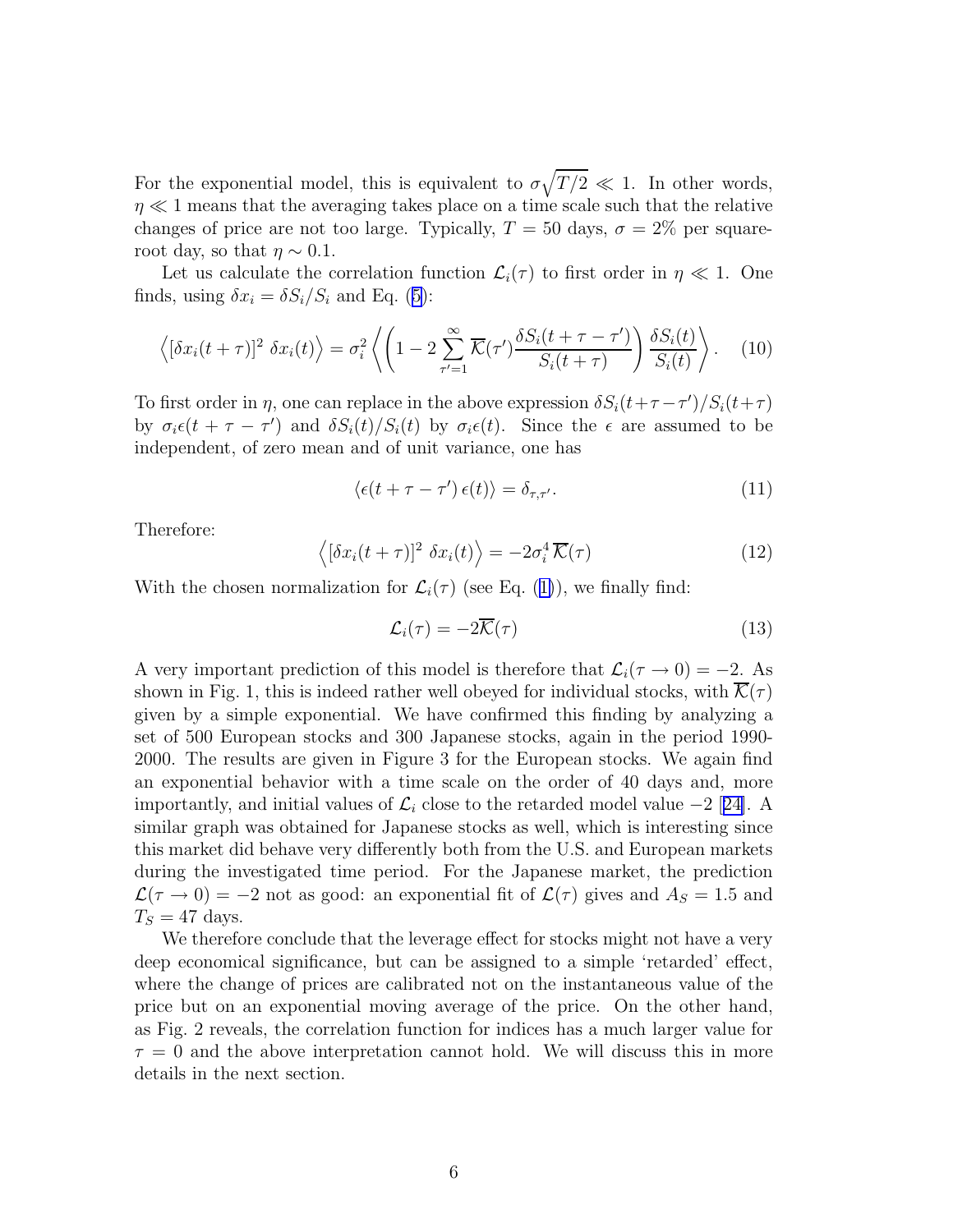<span id="page-6-0"></span>

Figure 3: Return-Volatility correlation for European stocks. Data points are the empirical correlation averaged over 500 European stocks. The full line shows an exponentialfit (Eq. ([3\)](#page-3-0)) with  $A<sub>S</sub> = 1.96$  and  $T<sub>S</sub> = 38$  days for European stocks. Note again that  $\mathcal L$  for small  $\tau$  is very close to the retarded model value  $-2$ .

### 4 A one factor leverage model

Figure 2 shows that (i) the 'leverage effect' for indices is much stronger than that appearing for individual stocks, but (ii) tends to decay to zero much faster with the lag  $\tau$ . This is at first sight puzzling, since the stock index is, by definition, an average over stocks. So one can wonder why the strong leverage effect for the index does not show up in stocks and conversely why the long time scale seen in stocks disappears in the index. We want to show in this section that these features can be rationalized by a simple one factor model, where the 'market factor' is responsible for the strong leverage effect. Let us therefore write the stock price increments as:

$$
\delta S_i(t) = S_i^R(t) \left[ \beta_i \phi(t) + \epsilon_i(t) \right], \tag{14}
$$

where  $\phi(t)$  is the return factor common to all the stocks,  $\beta_i$  are some time independent coefficients, and  $\epsilon_i$  are the so-called idiosyncrasies, uncorrelated from stock to stock and from the common factor  $\phi$ . The market index  $I(t)$  is defined as a certain weighted average of the stocks:

$$
I(t) = \sum_{i=1}^{N} w_i S_i(t),
$$
\n(15)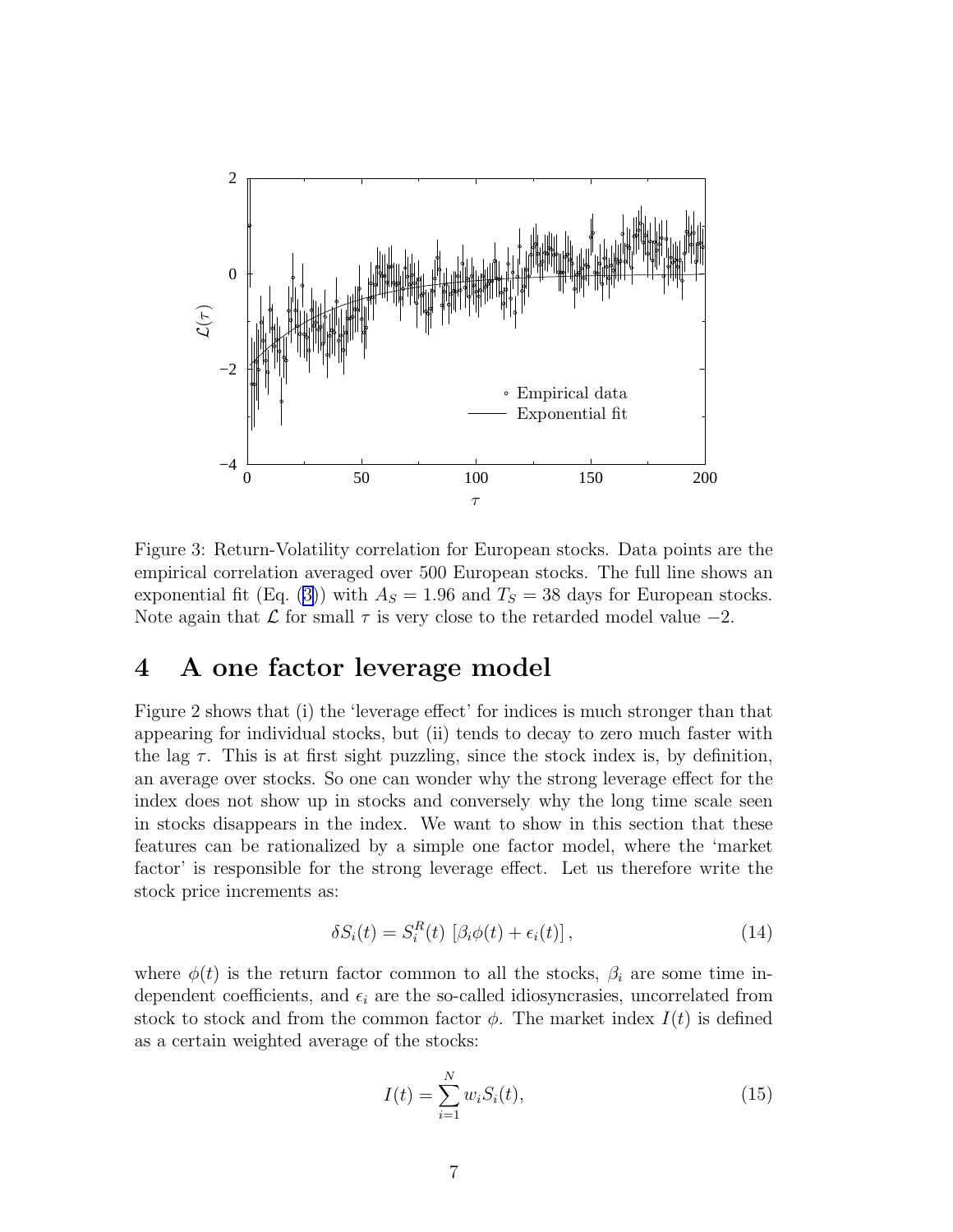where  $w_i$  are certain weights, of order  $1/N$ . From linearity, one finds the same relation between the 'retarded' quantities:

$$
I^{R}(t) = \sum_{i=1}^{N} w_{i} S_{i}^{R}(t).
$$
\n(16)

Neglecting terms of order  $1/\sqrt{N}$ , one finds, after summing Eq. [\(14](#page-6-0)) over all *i*'s:

$$
\delta I(t) = \overline{\beta} I^R(t) \phi(t),\tag{17}
$$

where  $\overline{\beta}$  is the weighted sum of the  $\beta$ 's:

$$
\overline{\beta} = \frac{\sum_{i=1}^{N} w_i \beta_i S_i^R}{\sum_{i=1}^{N} w_i S_i^R},\tag{18}
$$

that we will take as a constant. One can always define  $\phi(t)$  such that this constant is unity, which is the choice we make in the following. Now, we postulate that there exists an index specific leverage effect, resulting from an increase of activity when the market as a whole goes down, reflecting a panic like effect. Therefore we write:

$$
\left\langle \phi^2(t+\tau)\frac{\delta I(t)}{I(t)}\right\rangle \simeq \left\langle \phi^2(t+\tau)\phi(t)\right\rangle = -\Gamma(\tau) \tag{19}
$$

In the following, we will indeed assume that  $\Gamma(\tau)$  is small, as the data suggests, and we neglect all mixed panic-retarded effects. To linear order in the correlations, one then finds the following index leverage effect:

$$
\left\langle \left[ \frac{\delta I(t+\tau)}{I(t+\tau)} \right]^2 \frac{\delta I(t)}{I(t)} \right\rangle \simeq -\Gamma(\tau) - 2\overline{\mathcal{K}}(\tau) \left\langle \phi^2(t) \right\rangle^2. \tag{20}
$$

Hence, the correctly normalized volatility-return correlation function reads:

$$
\mathcal{L}_I(\tau) = -2\overline{\mathcal{K}}(\tau) - \gamma(\tau) \tag{21}
$$

with:

$$
\Gamma(\tau) = \gamma(\tau)\sigma_I^4 \tag{22}
$$

where  $\sigma_I^2 \equiv \sqrt{\langle \phi^2(t) \rangle}$  is the market volatility. Therefore, one explicitly sees that the slowly decaying part  $\overline{\mathcal{K}}(\tau)$  should also appear in  $\mathcal{L}_I(\tau)$ . The amplitude of this retarded correlation  $(2\overline{\mathcal{K}}(0) = 2)$  is however only 10% of the observed correlation  $(\mathcal{L}_I(0) = 18)$ . We have fitted the observed correlation for indices by a sum of two exponentials, with only the parameters of the 'fast' one left free, the slow one being fixed by fitting individual stocks. The resulting fit (not shown) was not significantly better (nor worse) than the single exponential fit of Fig. 2. Given the amount of noise in the data, it is difficult to prove or disprove the presence of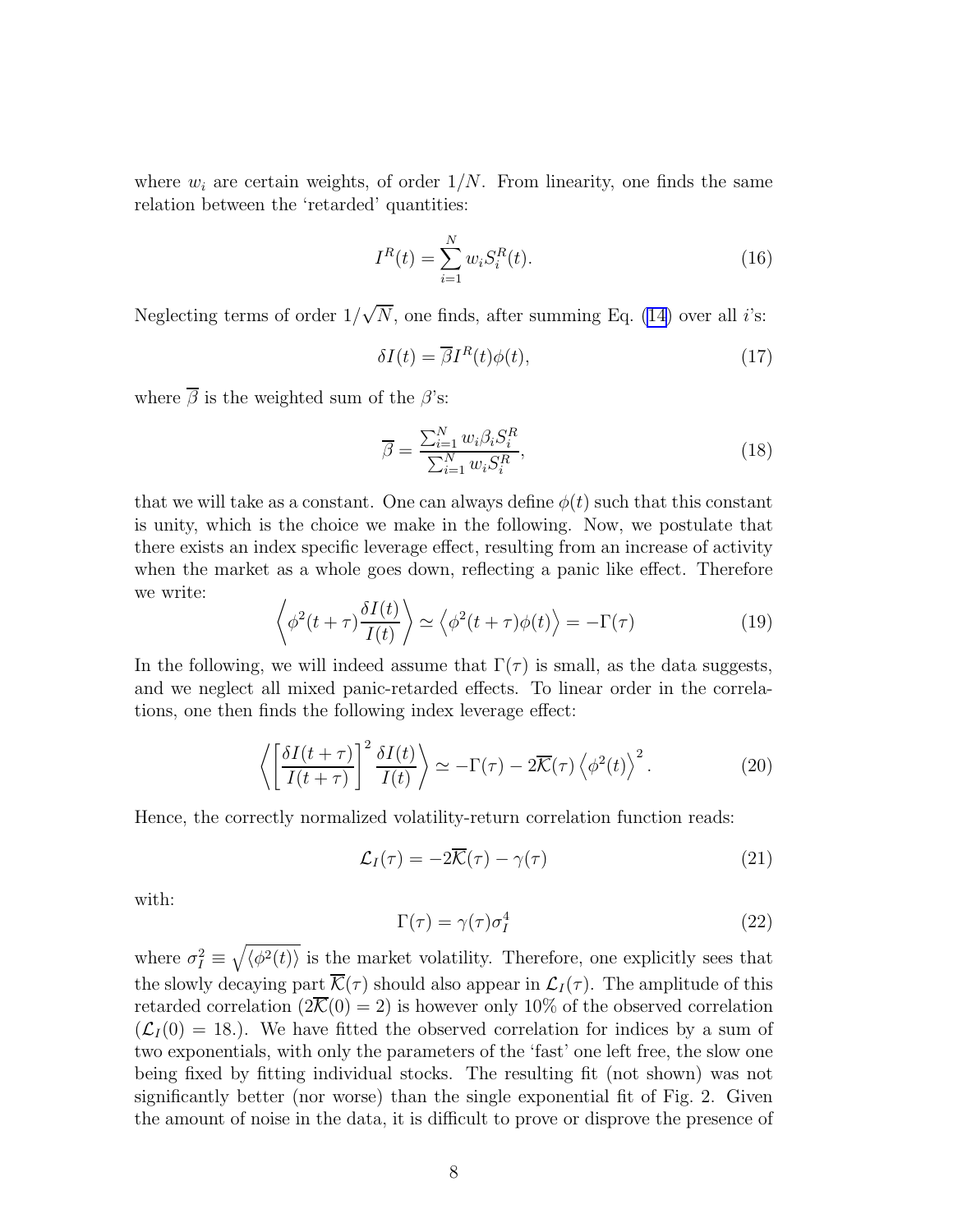the slowly decaying correlation. Nevertheless, we argue that it should be present for reasons of consistency between the index and its constituents.

Let us finally estimate the contribution of  $\gamma(\tau)$  to the individual stock leverage effect. A simple computation gives, to lowest order:

$$
\mathcal{L}_i(\tau) = -2\overline{\mathcal{K}}(\tau) - \beta_i^3 \left(\frac{\sigma_I}{\sigma_i}\right)^4 \gamma(\tau). \tag{23}
$$

Since the market volatility  $\sigma_I$  is a factor 3 smaller than the volatility of individual stocks  $\sigma_i$  [[25\]](#page-11-0), the prefactor in front of  $\gamma(\tau)$  is of order 1/100. Therefore, even if  $\gamma(\tau)$  is ten times larger than  $\overline{\mathcal{K}}(\tau)$ , the influence of the market leverage effect on individual stocks is effectively suppressed due to relatively large ratio between the stock volatility and the market volatility. Again, due to the amount of noise in the data, it is difficult to confirm directly the presence of the  $\gamma(\tau)$  contribution in  $\mathcal{L}_i(\tau)$ . However, since this contribution is small and decays relatively fast, we believe that its role for individual stocks can safely be neglected.

#### 5 Conclusion

In this paper, we have investigated quantitatively the so-called leverage effect, which corresponds to a negative correlation between future volatility and past returns. We have found that this correlation is moderate and decays over a few months for individual stocks, and much stronger but decaying much faster for stock indices. In the case of individual stocks, we have found that the magnitude of this correlation can be rationalized in terms of a retarded effect, which assumes that the reference price used to set the scale for price updates is *not* the instantaneous price but rather a moving average of the price over the last few months. This interpretation, supported by the data on U.S., European and Japanese stocks, appears to us rather likely, and defines an interesting class of stochastic processes, intermediate between purely additive (valid on short time scales) and purely multiplicative (relevant for long time scales), first advocated in [\[7](#page-10-0)]. For stock indices, however, this interpretation breaks down and a specific market panic phenomenon seems to be responsible for the enhanced observed negative correlation between volatility and returns (and in turn to the strong skews observed on index option smiles). Interestingly, this effect appears to decay rather quickly, over a few days. As a simple one factor model shows, the two effects (retardation and panic) are not incompatible and should both be present in individual stocks and stock indices. However the relative amplitude of the retardation effect for indices and of the panic effect for stocks are both too small to be unambiguously detected with only stock or index data. Note that in both cases, the correlation between volatility and returns appears to decay exponentially, in strong contrast to volatility-volatility correlations which decay as a power-law. This power-law behavior has recently lead to the construction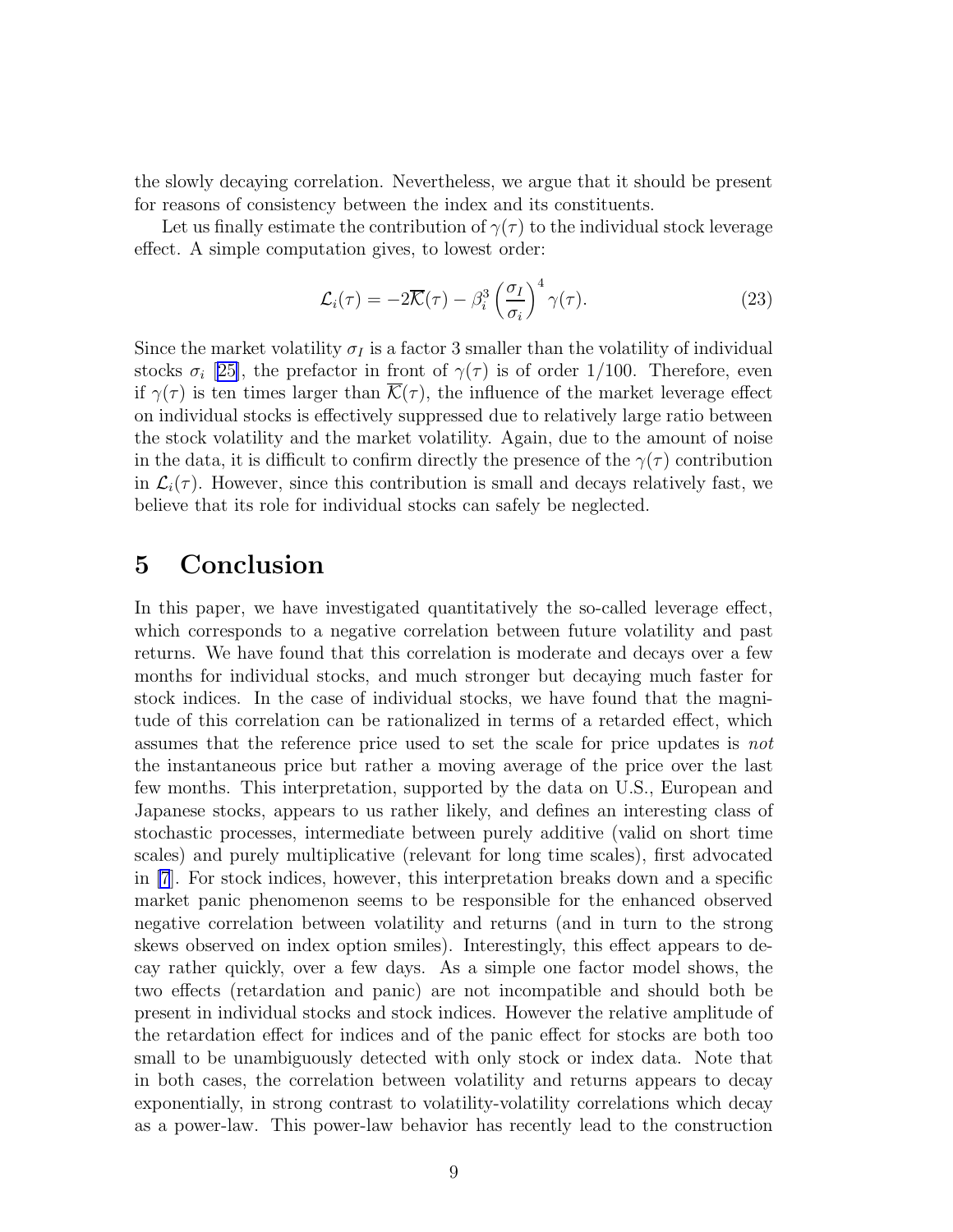<span id="page-9-0"></span>of a beautiful multifractal model [\[9\]](#page-10-0). It would be interesting, from a theoretical point of view, to generalize this model to account for a scale invariant leverage effect. Work in this direction is underway.

### Acknowledgments

We thank M. Meyer and P. Cizeau for their commitment in an early stage of this work, J.P. Fouque for many interesting discussions about smiles and skews, and E. Bacry for discussions about the multifractal models.

## Appendix

The exponential retarded model can be reformulated in terms of a product of random  $2 \times 2$  matrices. Define the vector  $\vec{V}(t)$  as the set  $S_R(t)$ ,  $S(t)$ . One then has:

$$
\vec{V}(t+1) = \mathcal{M}(t)\vec{V}(t)
$$
\n(24)

where  $\mathcal{M}(t)$  is a random matrix whose elements are  $\mathcal{M}_{11}(t) = \alpha$ ,  $\mathcal{M}_{12}(t) = 1 - \alpha$ ,  $\mathcal{M}_{21}(t) = \sigma \epsilon(t)$  and  $\mathcal{M}_{22}(t) = 0$ . Using standard results on products of random matrices, one directly finds that the large time statistics of both components of  $\dot{V}$  is log-normal.

#### References

- [1] A. Lo, Econometrica, 59, 1279 (1991).
- [2] Z. Ding, C. W. J. Granger and R. F. Engle, *J. Empirical Finance* 1, 83 (1993).
- [3] J.Y. Campbell, A. W. Lo, A.C. McKinley, *The Econometrics of Financial Markets*, Princeton University Press (1997), and references therein.
- [4] Y. Liu, P. Cizeau, M. Meyer, C.-K. Peng, H. E. Stanley, *Physica A*245 437 (1997); P. Cizeau, Y. Liu, M. Meyer, C.-K. Peng, H. E. Stanley, *Physica A*245 441 (1997).
- [5] R. Cont, M. Potters, J.-P. Bouchaud, *Scaling in stock market data: stable laws and beyond*, in *Scale invariance and beyond*, B. Dubrulle, F. Graner, D. Sornette (Edts.), EDP Sciences (1997); M. Potters, R. Cont, J.-P. Bouchaud, *Europhys. Lett.* 41, 239 (1998).
- [6] R. Mantegna & H. E. Stanley, *An introduction to Econophysics*, Cambridge University Press, 1999.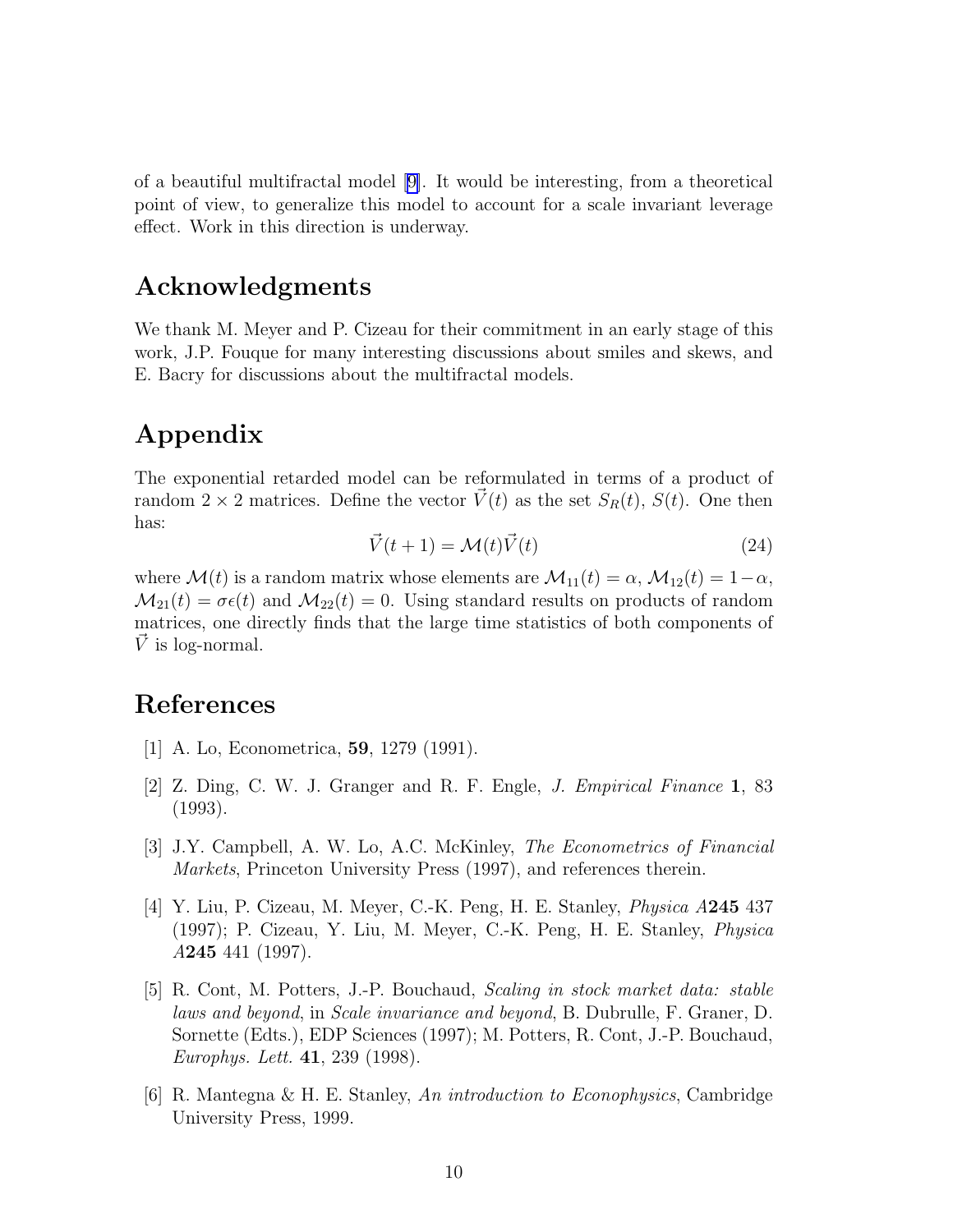- <span id="page-10-0"></span>[7] J.-P. Bouchaud and M. Potters, *Th´eorie des Risques Financiers*, Al´ea-Saclay, 1997; *Theory of Financial Risks*, Cambridge University Press, 2000.
- [8] A. Arnéodo, J.-F. Muzy, D. Sornette, Eur. Phys. J. **B 2**, 277 (1998)
- [9] J.-F. Muzy, J. Delour, E. Bacry, e-print [cond-mat/0005400](http://arXiv.org/abs/cond-mat/0005400).
- [10] For a review, see J. D. Farmer, *Physicists attempt to scale the ivory towers of finance*, in Computing in Science and Engineering, November 1999, reprinted in Int. J. Theo. Appl. Fin. 3, 311 (2000).
- [11] P. Bak, M. Paczuski, and M. Shubik, Physica A 246, 430 (1997)
- [12] T. Lux, M. Marchesi, *Nature* 397, 498 (1999), Int. J. Theo. Appl. Fin. 3, 675 (2000).
- [13] W. Brock, C. Hommes, Econometrica, 65, 1059 (1997)
- [14] D. Challet, Y.-C. Zhang, Physica A246, 407 (1997) D. Challet, M. Marsili, Y.-C. Zhang, *Modeling Market Mechanism with Minority Game*, e-print [cond-mat/9909265.](http://arXiv.org/abs/cond-mat/9909265)
- [15] P. Jefferies, M. Hart, P.M. Hui, N. F. Johnson, *From market games to real world markets*, e-print [cond-mat/0008387;](http://arXiv.org/abs/cond-mat/0008387) Int. J. Theo. Appl. Fin. 3, 443  $(2000).$
- [16] J.P. Bouchaud, I. Giardina, M. M´ezard, *On a universal mechanism for longranged volatility correlations*, e-print [cond-mat/0012156](http://arXiv.org/abs/cond-mat/0012156)
- [17] For a review, see: G. Bekaert, G. Wu, *Asymmetric volatility and risk in equity markets*, Rev. Fin. Stud. 13, 1 (2000)
- [18] F. Black, *Studies of stock price volatility changes*, Proceedings of the 1976 American Statistical Association, Business and Economical Statistics Section, 177.
- [19] J. C. Cox, S. A. Ross, J. Fin. Eco. 3, 145 (1976).
- [20] M. Potters, J.P. Bouchaud, A. Matacz, in preparation.
- [21] D. Backus, S. Foresi, K. Lai, L. Wu, *Accounting for Biases in Black-Scholes*, Working paper (1997).
- [22] J.P. Fouque, G. Papanicolaou, R. Sircar, *Derivatives in Financial Markets with Stochastic Volatility*, Cambridge University Press, 2000.
- [23] One can also consider the case where  $\sigma_i$  is a random, time dependent quantity, to account for volatility clustering.